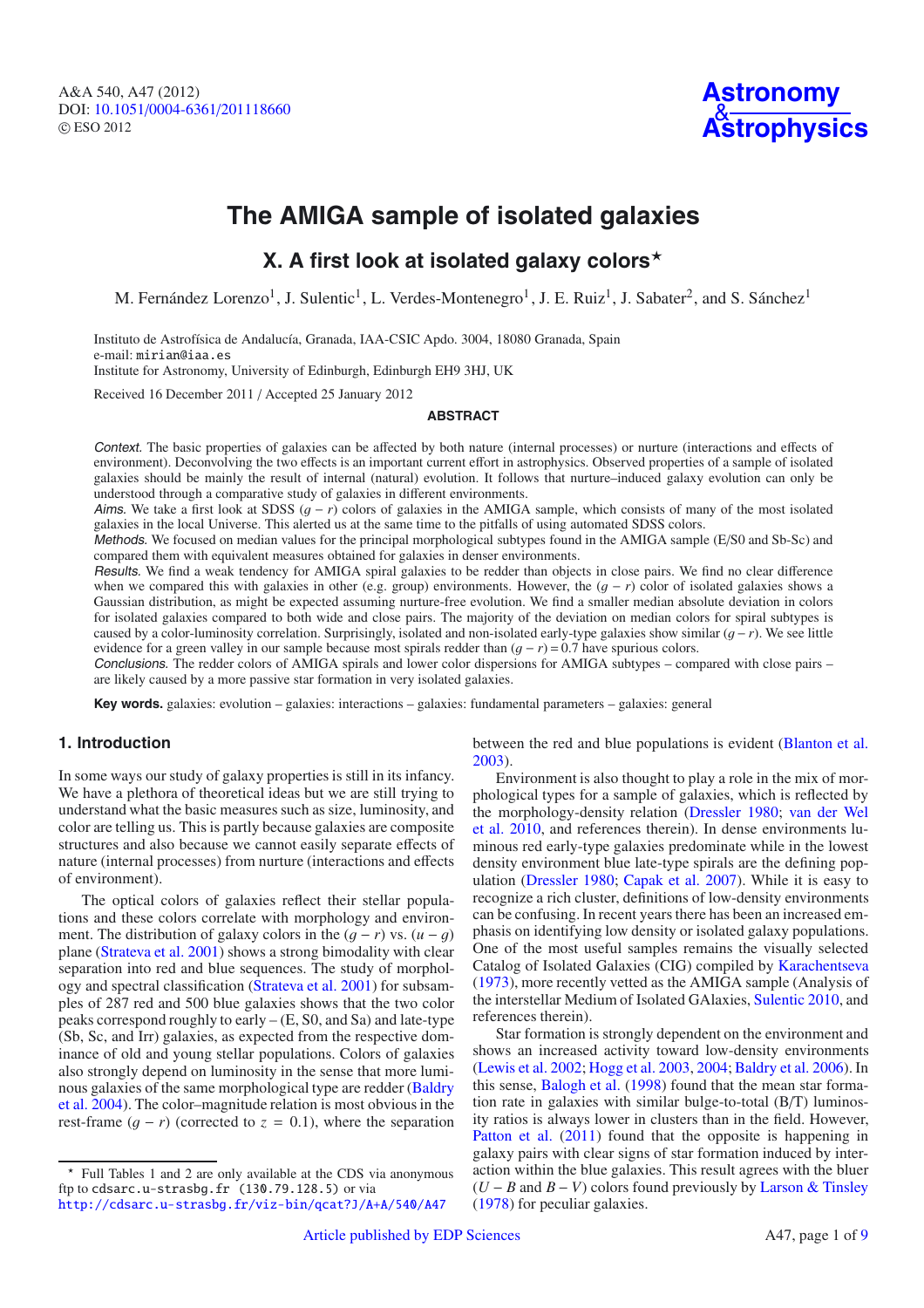Approximately 10% of the low-density universe is populated by pairs (also by triplets and dense groups) where environmental effects can reproduce the processes that happen in starburst galaxies and clusters (e.g. [Xu & Sulentic 1991;](#page-8-16) [Iovino 2002\)](#page-8-17). This means that there are two sources of environmental effects: 1) the morphology-density relation and 2) one-on-one galaxy interactions, which can be found in a wide range of density environments. In this sense, the AMIGA vetting of the CIG (see below) is intended to produce an isolated sample that minimizes both effects.

The AMIGA project is producing and analyzing a multiwavelength database for a refinement of the CIG [\(Karachentseva](#page-8-6) [1973,](#page-8-6)  $n = 1050$  galaxies). We have evaluated and improved the sample in different ways: 1) revision of all CIG positions in the sky [\(Leon & Verdes-Montenegro 2003](#page-8-18)); 2) optical characterization of the sample including completeness, luminosities, and heliocentric velocities [\(Verdes-Montenegro et al. 2005](#page-8-19), and Sect. 2 of this paper); 3) morphological refinement and identification of galaxies with asymmetries [\(Sulentic et al. 2006,](#page-8-20) and Sect. 2.2 of this paper); and 4) quantification of the degree of isolation including the number density to the fifth neighbor  $(\eta_k)$  and estimation of the tidal force (*Q*) [\(Verley et al. 2007a](#page-8-21)[,b\)](#page-8-22).

The multiwavelength analysis of our AMIGA sample has shown that isolated galaxies have different properties from galaxies in higher density environments (even field samples). Variables expected to be enhanced by interactions are lower in AMIGA than any other sample, such as a lower infrared luminosity ( $L_{\text{FIR}}$  < 10.5  $L_{\odot}$ [\) and colder dust temperature \(](#page-8-23)Lisenfeld et al. [2007\)](#page-8-23), a low level of radio continuum emission dominated by mild disk star formation [\(Leon et al. 2008](#page-8-24)), no radio active galactic nuclei (AGN) selected using the radio-far infrared correlation (0%; [Sabater et al. 2008](#page-8-25)) and a small number of optical AGN (22%; [Sabater et al. 2012](#page-8-26)), a smaller fraction of asymmetric HI profiles (<20%, [Espada et al. 2011\)](#page-8-27), and less molecular gas [\(Lisenfeld et al. 2011\)](#page-8-28). In addition, early-type galaxies in AMIGA are fainter than late types, and more AMIGA spirals host pseudo-bulges rather than classical bulges [\(Durbala et al.](#page-8-29) [2008\)](#page-8-29). The data are being released and periodically updated at <http://amiga.iaa.es>, where a Virtual Observatory compliant web interface with different query modes has been implemented.

This paper presents a first look at colors for the AMIGA sample. It now becomes possible to analyze more than half of the AMIGA sample using uniform digital images, magnitudes, and colors of the Sloan digital sky survey (SDSS, [York et al. 2000\)](#page-8-30). In Sect. 2, the data revision of the AMIGA sample is provided. The sample selection is presented in Sect. 3, and the determination of the absolute magnitudes is described in Sect. 4. The dependence of the rest-frame color as a function of the morphological type and environment is analyzed in Sects. 5 and 6, respectively. Finally, the conclusions are presented in Sect. 7.

## **2. The AMIGA data revision**

Because a significant number of new data are available for the sample since the project started, we have revised the apparent magnitudes, morphological types, distances, and optical luminosities for the CIG sample with respect to those used in [Verdes-Montenegro et al.](#page-8-19) [\(2005\)](#page-8-19) and [Lisenfeld et al.](#page-8-23) [\(2007\)](#page-8-23). In the frame of the Wf4Ever project<sup>1</sup>, the revision of these properties was partially automated by the implementation of scientific workflows that ask for and gather values of some of the properties for all AMIGA galaxies from the HyperLeda catalog (see details below). These workflows also allow a comparison between values stored in the AMIGA database coming from different releases, registering the new values while keeping a version of the old ones. Therefore the methodology to calculate these values is stored in these workflows, which enables them to be reproduced and re-used, and even provides a re-purposability for similar cross-boundary use cases. Currently, releases of data in HyperLeda are not registered, hence while the methodology can be preserved, as explained above, traceability of the HyperLeda data is not possible yet. These workflows have been built in the Taverna Workflow Mamagement System<sup>2</sup> and can be accessed in the MyExperiment portal<sup>3</sup>. The data for the full AMIGA sample are listed in Table [1,](#page-2-0) and are also available in the AMIGA VO compliant interface. We describe the details of the revision below. For completeness, we explain here the entire revised parameters, although optical luminosity was not used in this paper.

#### 2.1. Velocities and distances

We searched for new velocities for those CIG with heliocentric velocities ( $V_{hel}$ ) higher than 1000 km s<sup>-1</sup>, because for lower values redshift-independent distance estimates were preferred, and the same as in [Verdes-Montenegro et al.](#page-8-19) [\(2005](#page-8-19)) were kept. The value of  $V_{hel}$  for a galaxy with available redshift data was updated when the errors quoted in the recent bibliography were smaller than in our previous compilation. For a subset of galaxies we found that the source of the data provided in NED (NASA/IPAC Extragalactic Database) were obtained from [Stocke et al.](#page-8-31) [\(2004\)](#page-8-31) but, while the paper was providing galactocentric velocities, NED was quoting them as heliocentric. This error was reported to the NED team and was corrected in both NED and in our database. Only for 40 CIG galaxies velocity data were not found in the bibliography, hence 1010 out of 1050 CIG galaxies currently have redshift measures.

Distances were obtained from Virgo-centric velocities ( $V_{\text{vir}}$ ) as *D* =  $V_{\text{vir}}/H_0$  (using  $H_0 = 75 \text{ km s}^{-1} \text{ Mpc}^{-1}$ ), where  $V_{\text{vir}}$  is calculated from the heliocentric velocity *V*hel and galactic coordinates following HyperLeda convention. Virgo-centric velocities were calculated as  $V_{hel} = V_{lg} + 208 \cos(\theta)$ , where  $V_{lg}$  is the radial velocity with respect to the Local Group and  $\theta$  is the angular distance between the galaxy and Virgo center. In order to transform the *V*<sub>hel</sub> to *V*<sub>vir</sub> we transformed  $\alpha$  and  $\delta$  [coordinates](#page-8-18) [in](#page-8-18) Leon & Verdes-Montenegro [\(2003](#page-8-18)) to *l* and *b* values.

#### 2.2. Morphologies

Sulentic et al. [\(2006\)](#page-8-20) performed a careful revision of the morphologies for the whole CIG sample based on POSS II (Second Palomar Observatory Sky Survey; [Reid et al. 1991](#page-8-32)) images. We recently revised those morphologies for all CIG galaxies with  $V_{hel}$  > 1000 km s<sup>-1</sup> and CCD images available either from SDSS or our own data ( $N = 843$ ). For CIG galaxies with  $V_{hel} <$  $1000 \text{ km s}^{-1}$  ( $N = 57$ ), morphological types were compiled from the bibliography and the mean value used. For  $N = 134$  galaxies with only POSS II data available, a second revision was performed, with minor modifications to the values assigned in [Sulentic et al.](#page-8-20) [\(2006](#page-8-20)). For the remaining galaxies for which we were unable to perform any classification, we used data found in the NED and HyperLeda database. Errors in the morphological

<sup>1</sup> <http://www.wf4ever-project.org>

<sup>2</sup> <http://www.taverna.org.uk/>

<sup>3</sup> <http://www.myexperiment.org/packs/231.html>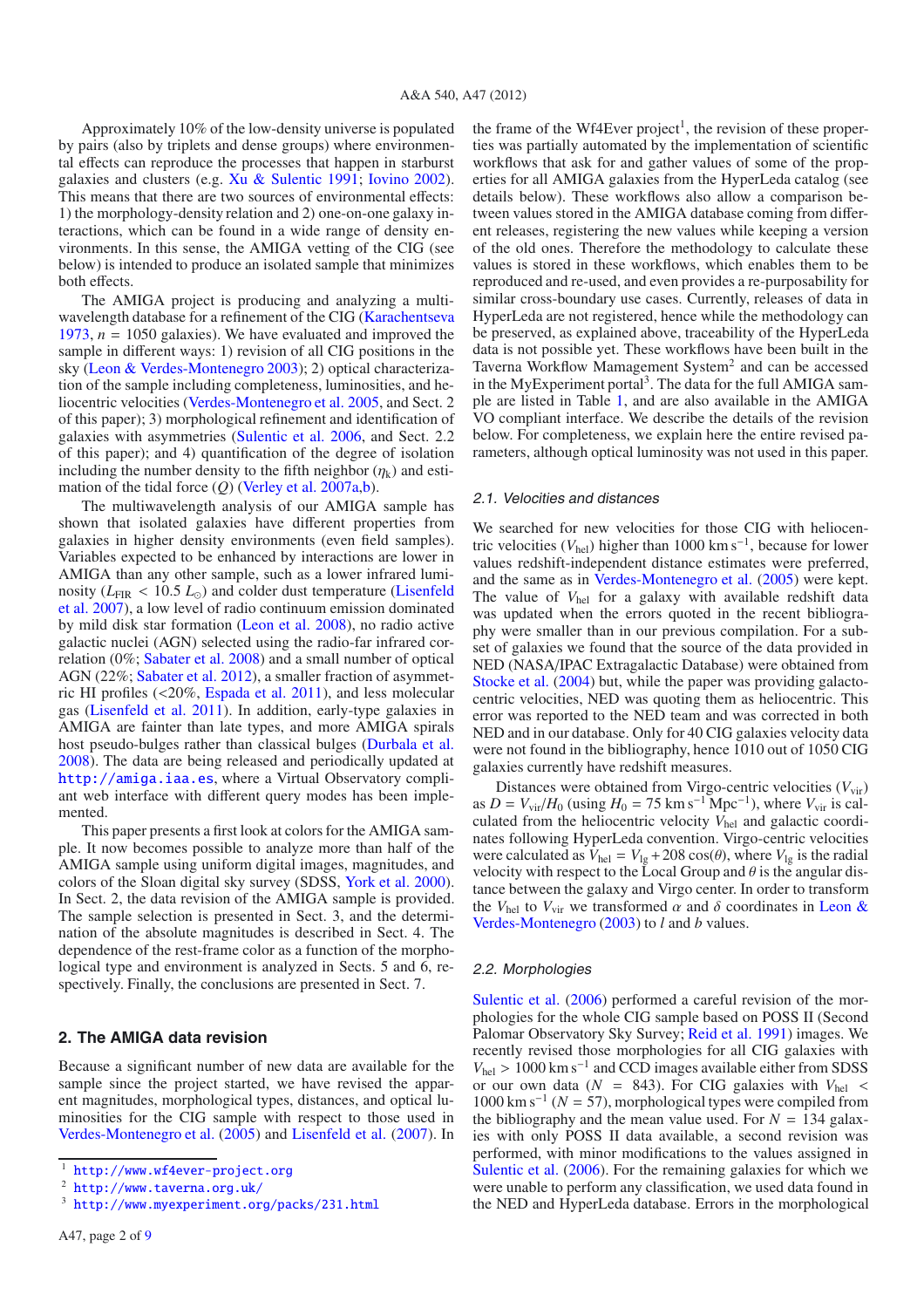<span id="page-2-0"></span>**Table 1.** Main properties of the CIG sample.

| <b>CIG</b> | $V_{\text{hel}}$ | D                        |               | errT | IA       | $B_{\rm T}$ | $A_{\rm g}$ | $A_i$ | $A_{\rm K}$       | $B_{\infty}^c$ | $L_{\rm B}$   | $D_{25}$          | $a_{25}$ |                | Target   |
|------------|------------------|--------------------------|---------------|------|----------|-------------|-------------|-------|-------------------|----------------|---------------|-------------------|----------|----------------|----------|
|            | $(km s^{-1})$    | (Mpc)                    | (RC3)         |      |          | (mag)       | (mag)       | (mag) | (mag)             | (mag)          | $(L_{\odot})$ | $^{\prime\prime}$ |          | $\binom{0}{0}$ |          |
| (1)        | (2)              | (3)                      | (4)           | (5)  | (6)      | (7)         | (8)         | (9)   | (10)              | (11)           | 12            | (13)              | (14)     | (15)           | (16)     |
|            | 7299.0           | 96.9                     | 5.0           |      |          | 14.167      | 0.173       | 0.57  | 0.04              | 13.38          | 10.57         | .39               | 0.64     | 65.09          | $\Omega$ |
| ∍          | 6983.0           | 94.7                     | 6.0           | 1.5  | $\Omega$ | 15.722      | 0.255       | 0.28  | 0.03              | 15.16          | 9.840         | 0.72              | 0.50     | 46.82          |          |
|            |                  | $\overline{\phantom{m}}$ | 4.0           | 1.5  | $\Omega$ | 16.057      | 0.246       | 0.35  | $\qquad \qquad -$ |                |               | 0.40              | 0.24     | 55.05          | $\Omega$ |
| 4          | 2310.0           | 31.9                     | 3.0           | 1.5  | $\Omega$ | 12.818      | 0.252       | 0.86  | 0.02              | 11.69          | 10.28         | 3.29              | 0.73     | 90.00          |          |
|            | 7865.0           | 105.9                    | 0.0           | 1.5  | $\Omega$ | 15.602      | 0.225       | 0.13  | 0.12              | 15.13          | 9.95          | 0.73              | 0.32     | 75.47          |          |
| 6          | 4528.0           | 61.6                     | 7.0           | 1.5  |          | 15.395      | 0.412       | 0.64  | 0.02              | 14.33          | 9.80          | 0.70              | 0.31     | 65.32          |          |
|            | 12752.0          | 169.9                    | 4.0           | 1.5  | $\Omega$ | 15.662      | 0.100       | 0.34  | 0.08              | 15.14          | 10.35         | 0.69              | 0.43     | 53.96          |          |
| 8          | 6342.0           | 85.0                     | 5.0           | 1.5  | $\Omega$ | 15.624      | 0.489       | 0.73  | 0.03              | 14.37          | 10.06         | 0.75              | 0.28     | 71.68          | $\Omega$ |
| 9          | 8474.0           | 113.0                    | 5.0           | 1.5  |          | 15.537      | 0.111       | 0.64  | 0.05              | 14.74          | 10.16         | 0.91              | 0.38     | 68.07          |          |
| 10         | 4613.0           | 63.6                     | 5.0           | 1.5  | $\Omega$ | 15.377      | 0.366       | 0.55  | 0.03              | 14.44          | 9.78          | 0.05              | 0.50     | 63.94          | $\Omega$ |
|            | $\cdot \cdot$    |                          | $\cdot \cdot$ |      |          |             |             |       |                   |                |               |                   |          | $\cdot \cdot$  |          |

**Notes.** The columns correspond to (1) galaxy identification according to CIG catalog; (2) heliocentric velocity; (3) distance; (4) morphological type; (5) error in the morphological type; (6) degree of optical asymmetry, (7) *B*-band magnitude from HyperLeda, (8) Galactic extinction; (9) internal extinction; (10) K-correction in the *B*-band; (11) corrected magnitude in the *B*-band; (12) logarithm of the optical luminosity in the *B*-band; (13) major axis; (14) minor axis; (15) galaxy inclination, as described in Sect. 2. In Col. (16): we flag galaxies with code 1 when the galaxy is studied in this paper, and 0 otherwise, following Sect. 3. The full table, including columns with errors and other additional information are available in electronic form at <http://amiga.iaa.es> and at the CDS.

types were estimated based on the quality of the used images as well as the angular resolution relative to the galaxy size.

There is a general shift in the morphologies with respect to [Sulentic et al.](#page-8-20) [\(2006\)](#page-8-20) toward later types by  $\Delta T = 0.2$ , which we interpret as being caused by the higher resolution provided by CCD images, which reveales smaller bulges. Types (*T*) were coded following RC3 (see morphological codes in Table [3\)](#page-6-0). [Sulentic et al.](#page-8-20) [\(2006\)](#page-8-20) also flagged galaxies that they suspected to be interacting. We now replaced this code by a descriptive one, based also on visual inspection of the optical images, as described below. Code  $IA = 0$  was assigned if no relevant signs of distortions are visible. Code  $IA = 1$  corresponds to galaxies seen in the images as asymmetric, lopsided, warped or distorted, with an integral sign shape or tidal feature (tail, bridge, shell). Those galaxies were always treated separately in our analysis, to check whether they present a different behavior from those classified with code 0. Code  $IA = 2$  was assigned if the galaxy was identified as a pair in [Verley et al.](#page-8-21) [\(2007a\)](#page-8-21) and/or in NED, or if the galaxy looks like a merger or superposition of two galaxies. These galaxies were considered not to be part of the AMIGA sample and are marked differently in the plots. The new data are presented in Table [1](#page-2-0) and now all CIG galaxies have a morphological code.

#### 2.2.1. Apparent magnitudes

Blue optical magnitudes  $B<sub>T</sub>$  were obtained from HyperLeda [\(Paturel et al. 2003\)](#page-8-33), not from the Catalog of Galaxies and Clusters of Galaxies [\(Zwicky et al. 1961–1968\)](#page-8-34) as in [Verdes-Montenegro et al.](#page-8-19) [\(2005\)](#page-8-19), and the corrected  $B_T^c$  was calculated as follows:

$$
B_{\rm T}^{\rm c} = B_{\rm T} - A_{\rm g} - A_{\rm i} - A_{\rm K},\tag{1}
$$

where  $A_g$  is the galactic dust extinction,  $A_i$  is the internal extinction correction and  $A_K$  is the K correction.  $A_g$  was obtained from HyperLeda [\(Schlegel et al. 1998\)](#page-8-35), except for CIG 447, for which only NED data were available. *A*<sup>i</sup> was calculated as in HyperLeda [\(Bottinelli et al. 1995\)](#page-8-36), using their values for log (*R*25) (axis ratio of the isophote 25 mag/arcsec2 in the *B*-band for galaxies) but our own morphological types. Finally  $A_K$ was obtained as defined in HyperLeda<sup>2</sup> ( $A_K = ak(T)V_{hel}/10000$ ; [de Vaucouleurs et al. 1976\)](#page-8-37), using our own morphologies and distances. The uncorrected and corrected magnitudes are listed in Table [1.](#page-2-0)

#### 2.3. Optical luminosity

The optical luminosities were derived as

$$
\log(L_B/L_{\odot}) = 11.95 + 2\log[D(\text{Mpc})] - 0.4B_{\text{T}}^c,\tag{2}
$$

where the solar luminosity is given in units of the solar bolometric luminosity as in [Lisenfeld et al.](#page-8-23) [\(2007\)](#page-8-23). The mean value of the difference between our new values for optical luminosities with respect to those used in [Lisenfeld et al.](#page-8-23) [\(2007\)](#page-8-23) is as small as  $0.02 \pm 0.18$  mag but has the advantage of being derived from  $B_T$ magnitudes compiled from HyperLeda database, which reduces the errors.

### 2.4. Optical diameter and axis ratio (D*<sup>25</sup>* and <sup>R</sup>*<sup>25</sup>* )

We used the HyperLeda database to compile of the major axis  $D_{25}$  (isophotal level at 25 mag/arcsec<sup>2</sup> in the *B*-band) and axis ratios  $R_{25}$  ( $R_{25} = D_{25}/d_{25}$ , where  $d_{25}$  is the minor axis, at an isophotal level of 25 mag/arcsec<sup>2</sup>), as well as their errors (minor and major axis are given in Table [1\)](#page-2-0).

#### 2.5. Inclinations

The inclination (*i*) was determined from the value of  $R_{25}$  in HyperLeda database and our revised morphological type with the following equation [\(Heidmann et al. 1972](#page-8-38)):

$$
\sin^2(i) = \frac{1 - 10^{-2\log(R_{25})}}{1 - 10^{-2\log(R_0)}},\tag{3}
$$

where  $log(R_0) = 0.43 + 0.053 \times T$  for  $T \le 7$  and  $log(R_0) = 0.38$ for  $T > 7$ .

#### **3. Sample selection**

As a starting sample we used the catalog of 791 AMIGA galaxies selected by [Verley et al.](#page-8-22) [\(2007b](#page-8-22)), which rejects galaxies with

<sup>2</sup> <http://leda.univ-lyon1.fr/leda/param/btc.html>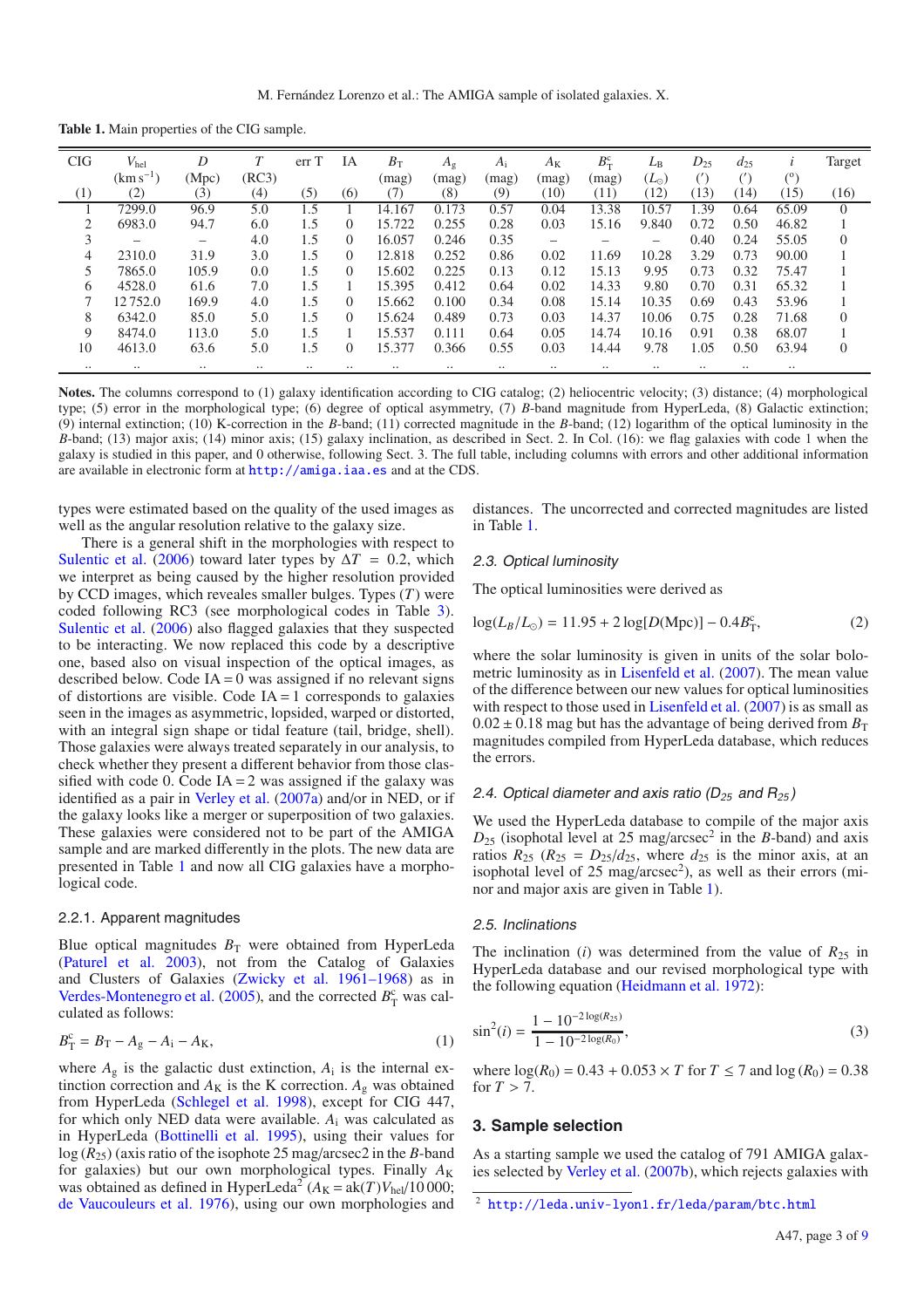<span id="page-3-0"></span>

**[Fig. 1.](http://dexter.edpsciences.org/applet.php?DOI=10.1051/0004-6361/201118660&pdf_id=1)** Distribution of the heliocentric velocities of the 466 CIG galaxies used in this work.

isolation parameters  $Q > -2$  and  $\eta_k > 2.4$  (the tidal strength created by all neighbors, *Q*, is more than 1% of the internal binding forces; for the local number density,  $\eta_k$ , this translates into a value of 2.4; [Athanassoula 1984\)](#page-8-39) and with recession velocities  $V_r$  < 1500 km s<sup>-1</sup>. These conditions imply that the evolution of all galaxies in our starting sample is dominated by their intrinsic properties (see [Verley et al. 2007b,](#page-8-22) for more details). This sample is complete up to  $B_{\rm T}^{\rm c} = 15.3$ , where  $B_{\rm T}^{\rm c}$  is the magnitude in the *B*-<br>band from Hyperl eda after corrections. The completeness limit band from HyperLeda after corrections. The completeness limit was decided in [Verdes-Montenegro et al.](#page-8-19) [\(2005\)](#page-8-19) ( $B_T^c = 15$  mag) after applying the  $\langle V/Vm \rangle$  test [\(Schmidt 1968](#page-8-40)), and was recently updated because *B*-band magnitudes were recalculated following HyperLeda expressions in 2010 (see Sect. 2). There are 657 objects in the complete AMIGA sample that also fulfill the above isolation criteria. Photometric data used in this work come from the SDSS-III (Data Release 8, DR8 [Aihara et al. 2011](#page-8-41)). The SDSS project used a 2.5 m telescope [\(Gunn et al. 2006](#page-8-42)) to obtain photometric information from CCD images in *<sup>u</sup>*, g, *<sup>r</sup>*, *<sup>i</sup>*, and *z* passbands. A new approach for background subtraction was applied in DR8 that first models the brightest galaxies in each field so that the estimated sky background remains unaffected [\(Blanton et al. 2011](#page-8-43)).

From the 657 galaxies that are part of the complete AMIGA sample, we found 496 objects in the SDSS database. We found and removed 14 galaxies from the catalog that involved imprecise identifications of galaxy nuclei in the SDSS database or galaxies with a nearby bright star that adversely affected the galaxy photometry. We also removed 16 galaxies with unknown redshifts because the redshift will be needed for the following analysis. The final sample consists of 466 isolated galaxies with radial velocities between 1500 and 24 000 km s−1. Hereafter, we refer to it as the AMIGA-SDSS sample. We present its redshift distribution in Fig. [1.](#page-3-0) This sample includes 70 galaxies with asymmetries that are suspected of being involved in interactions or that have nearby companions. These properties are represented in our sample by the degree of asymmetry  $IA = 1$ (63) or  $IA = 2$  (7) (see Sect. 2.2), where  $IA = 2$  represents the most asymmetric galaxies. We did not reject these objects because we are trying to see what features a galaxy can develop in isolation, but we checked the effect of these galaxies in the median colors throughout. We focused on the two most statistically significant subsamples, which involve Sb-Sc spirals and E/S0 early-types. These involve approximately 68% and 15% of our AMIGA-SDSS sample, respectively. The Sb-Sc spirals are interpreted as a kind of "parent population" of isolated galaxies because they represent 2/3 of the total sample. The E/S0 early-types were somewhat surprising given that isolated galaxies are simply the outliers of loose groups where the early-type fraction is ∼0.4 [\(van der Wel et al. 2007\)](#page-8-44). We found ∼0.15 in our sample, which is still large enough to be interesting. Other types are represented in such small numbers that we assume them to be simply random galaxies that happen to be unusually isolated at this time. This assumption is motivated by the standard idea that all disky galaxies with a large bulge are products of nurture. The late-type spiral population involves galaxies with small bulges (or even pseudo-bulges, [Durbala et al. 2008](#page-8-29)) which, if interpreted as a secular evolution diagnostic, cannot have spent much time in richer environments.

#### **4. Deriving rest-frame colors**

A variety of magnitude estimates are given for each galaxy included in the SDSS catalog. We chose the model magnitudes for deriving colors in our sample because they are calculated using best-fit parameters in *r*-band that are then applied to the other bands. Model magnitudes are therefore computed through the same aperture for all bands. To compute absolute magnitudes in each band the following corrections were applied:

- **–** A correction for Galactic dust extinction by applying the reddeni[ng](#page-8-35) [corrections](#page-8-35) [computed](#page-8-35) [by](#page-8-35) [SDSS](#page-8-35) [following](#page-8-35) Schlegel et al. [\(1998\)](#page-8-35).
- **–** The k-correction in each band was calculated using the code kcorrect [\(Blanton & Roweis 2007\)](#page-8-45), which determines the spectral energy distribution (SED) of the galaxy using SDSS photometry from a nonnegative linear combination of five templates based on the Bruzual  $&$  Charlot [\(2003](#page-8-46)) stellar evolution synthesis codes.
- **–** Absolute magnitudes were calculated using the updated distances shown in Table [1.](#page-2-0)

The internal extinction correction in *B*-band was calculated by [Verdes-Montenegro et al.](#page-8-19) [\(2005\)](#page-8-19) as a function of inclination and morphological type following [de Vaucouleurs et al.](#page-8-47) [\(1991\)](#page-8-47). We used the Calzetti law [\(Calzetti et al. 2000\)](#page-8-48) for deriving the SDSSband internal extinctions based on the *B*-band corrections. We represented the rest-frame color  $(g - r)$  versus inclination before and after the extinction corrections and found that this correction was overestimated (the slope of the linear regression changes from 0.17 to  $-0.21$  for Sc galaxies and from 0.16 to  $-0.13$  for Sb galaxies, after corrections). [Masters et al.](#page-8-49) [\(2010\)](#page-8-49) studied the effect of this correction on the colors through its dependency on inclination, spiral type and absolute magnitude. The best result for our  $(q - r)$  versus inclination plots is obtained using a linear com[bination of their relations as defined in Eq. \(3\) in](#page-8-49) Masters et al. [\(2010\)](#page-8-49) (the slope of the  $(g - r)$  versus inclination relation after this correction is 0.025 for Sc and 0.023 for Sb galaxies), while the expressions these authors give for each morphological type (bulge-disk ratio) produce an overcorrection in all our subsamples. We also note that the dependence of the internal extin[ction correction on galaxy luminosity derived in](#page-8-49) Masters et al. [\(2010\)](#page-8-49) is not reproduced by our data. If AMIGA spirals are indeed more dynamically quiescent systems, it is perhaps not surprising that corrections derived from almost certainly less quiescent samples would yield different corrections. Moreover, this preliminary result of lower extinction in AMIGA spirals can be understood as a sign of less dust because we assumed that the star formation has been lower in our isolated galaxies for all or most of their lives [\(Leon et al. 2008\)](#page-8-24).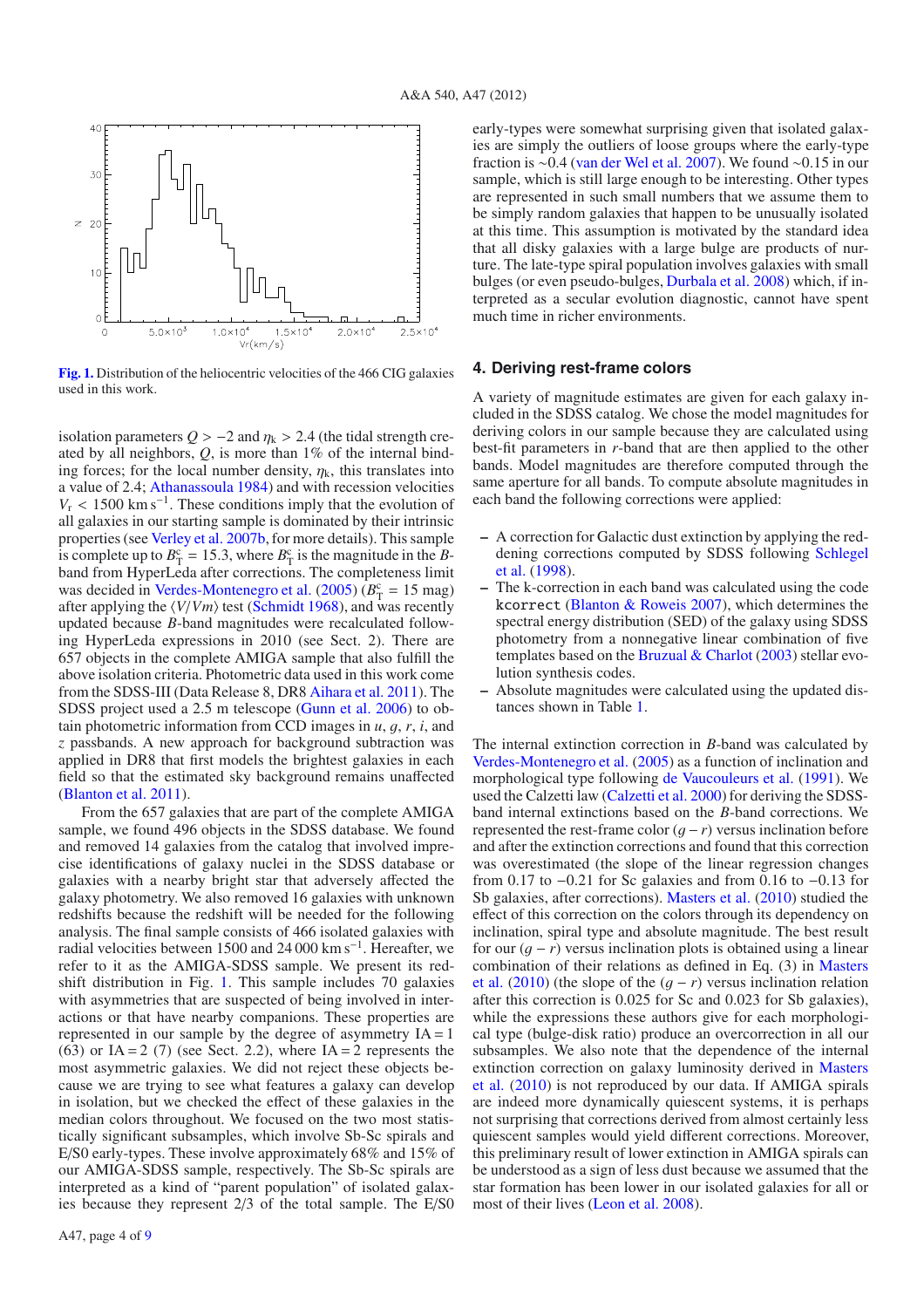<span id="page-4-0"></span>**Table 2.** Photometric information of the CIG–SDSS sample.

| <b>CIG</b>     | $\boldsymbol{q}$ | $A_{\rm g}(q)$ | $A_{\rm K}(g)$ | $M_{\rm g}$ | r      | $A_{\varphi}(r)$ | $A_{\rm K}(r)$ | $M_{\rm r}$ | $A_i(q-r)$ | $(q-r)$   |
|----------------|------------------|----------------|----------------|-------------|--------|------------------|----------------|-------------|------------|-----------|
|                | (mag)            | (mag)          | (mag)          | (mag)       | (mag)  | (mag)            | (mag)          | (mag)       | (mag)      | (mag)     |
| (1)            | (2)              | (3)            | (4)            | (5)         | (6)    | (7)              | (8)            | (9)         | (10)       | (11)      |
| 2              | 15.317           | 0.223          | 0.030          | $-19.869$   | 14.677 | 0.162            | 0.028          | $-20.446$   | 0.000      | 0.577     |
| $\overline{4}$ | 13.442           | 0.220          | 0.013          | $-19.325$   | 12.611 | 0.160            | 0.011          | $-20.094$   | 0.092      | 0.677     |
| 5              | 15.464           | 0.197          | 0.072          | $-19.986$   | 14.658 | 0.143            | 0.028          | $-20.694$   | 0.000      | 0.708     |
| 6              | 14.841           | 0.361          | 0.005          | $-19.507$   | 14.338 | 0.262            | 0.012          | $-19.917$   | 0.000      | 0.411     |
| 7              | 14.924           | 0.088          | 0.101          | $-21.507$   | 14.120 | 0.064            | 0.063          | $-22.248$   | 0.029      | 0.712     |
| 9              | 15.318           | 0.098          | 0.056          | $-20.162$   | 14.612 | 0.071            | 0.042          | $-20.828$   | 0.053      | 0.613     |
| 12             | 15.532           | 0.263          | 0.024          | $-19.127$   | 14.849 | 0.191            | 0.025          | $-19.740$   | 0.068      | 0.545     |
| 14             | 14.198           | 0.574          | 0.044          | $-20.743$   | 13.212 | 0.416            | 0.015          | $-21.542$   | 0.000      | 0.798     |
| 15             | 16.019           | 0.131          | 0.075          | $-20.247$   | 15.177 | 0.095            | 0.076          | $-21.054$   | 0.053      | 0.754     |
| 17             | 15.439           | 0.110          | 0.065          | $-20.854$   | 14.773 | 0.080            | 0.067          | $-21.492$   | 0.018      | 0.620     |
|                |                  |                |                |             |        |                  |                |             |            | $\ddotsc$ |

**Notes.** The columns correspond to (1): galaxy identification according to CIG catalog; (2): *q*-band model magnitude from SDSS–DR8; (3): Galactic extinction in the g-band from SDSS–DR8; (4): *<sup>k</sup>*-correction in the g-band; (5): absolute magnitude in the g-band; (6): *<sup>r</sup>*-band model magnitude from SDSS–DR8; (7): Galactic extinction in the *r*-band from SDSS–DR8; (8): *k*-correction in the *r*-band; (9): absolute magnitude in the *r*-band; (10): internal extinction correction in the  $(g - r)$  color; (11): corrected  $(g - r)$  rest-frame color. The full table is available in electronic form at <http://amiga.iaa.es> and at the CDS.

<span id="page-4-1"></span>

**[Fig. 2.](http://dexter.edpsciences.org/applet.php?DOI=10.1051/0004-6361/201118660&pdf_id=2)** Distribution of Hubble types in the AMIGA-SDSS sample.

Finally, we applied the correction of [Masters et al.](#page-8-49) [\(2010\)](#page-8-49), based on their Eq. (3), to our Sa-Sc galaxies. We did not correct morphological types earlier than 0 (E/S0) and later than 6 (Scd/Sd/Irr) because their numbers are small and their (g−*r*) vs. inclination plots do not show any clear trend of color vs. *i* (the slope of the fits is ∼0). Photometric data as well as colors for the AMIGA–SDSS sample are presented in Table [2.](#page-4-0)

## **5. (g–r) color as a function of morphological type**

In Fig. [2](#page-4-1) we presented the number of galaxies in the AMIGA-SDSS sample for each morphological subtype, and Fig. [3](#page-4-2) shows the distribution of SDSS (g−*r*) colors for the AMIGA sample as a function of the morphological subtype. We calculated the median values and not the mean values, because they are less sensitive to outliers produced by an error in the color for one object or misclassification. We used the median absolute deviation as a scatter measure since it represents a robust estimator of dispersion for median values. Not surprisingly, the reddest median values of  $(q - r)$  are found for the first four bins, which represent early-type galaxies, although median  $(q - r)$  values remain essentially constant out to  $T = 3$  (Sb). Beginning with type Sb we see a decrease in median  $(q - r)$  as expected if this sequence reflects a uniformly decreasing contribution from an old stellar population [\(Strateva et al. 2001;](#page-8-0) [Blanton et al. 2003\)](#page-8-2).

Surprisingly, the color distributions for our late-type spiral Sb-Sc population show some galaxies with colors even redder

<span id="page-4-2"></span>

**[Fig. 3.](http://dexter.edpsciences.org/applet.php?DOI=10.1051/0004-6361/201118660&pdf_id=3)** Distribution of the rest-frame (g−*r*) color as a function of Hubble type. The yellow points are the median values of each morphological type. The blue triangles are objects with asymmetry index  $IA = 1$  while the red open points represent the most asymmetric objects  $(IA = 2)$  in our sample. The error bars represent the median absolute deviation.

than the E/S0 subsample. Either AMIGA early-type galaxies are extraordinarily blue or these spirals have anomalous colors. Careful examination of these objects using the SDSS navigation tool shows that colors of the reddest Sb-Sc galaxies are unreliable and/or that the assigned galaxy types are incorrect. For our Sc subsample (which is perhaps the easiest to classify) we find  $n = 10$  galaxies with  $(q - r) > 0.7$  (typical colors of earlytypes). In eight cases there is a problem with the color: 1) five are affected by a star projected onto or very close to the galaxy (CIG 261, 304, 649, 716, 1010); 2) two (CIG 349, 946) belong to the seven galaxies previously identified with a high degree of asymmetry  $(IA = 2)$ ; 3) one  $(CIG 988)$  is highly inclined and the extinction correction [\(Masters et al. 2010](#page-8-49)) could be maximally affected by the uncertainty of the adopted inclination. Of the remaining two red Sc spirals, one (CIG 709) shows almost the highest recession velocity in our sample ( $V > 14000 \text{ km s}^{-1}$ ).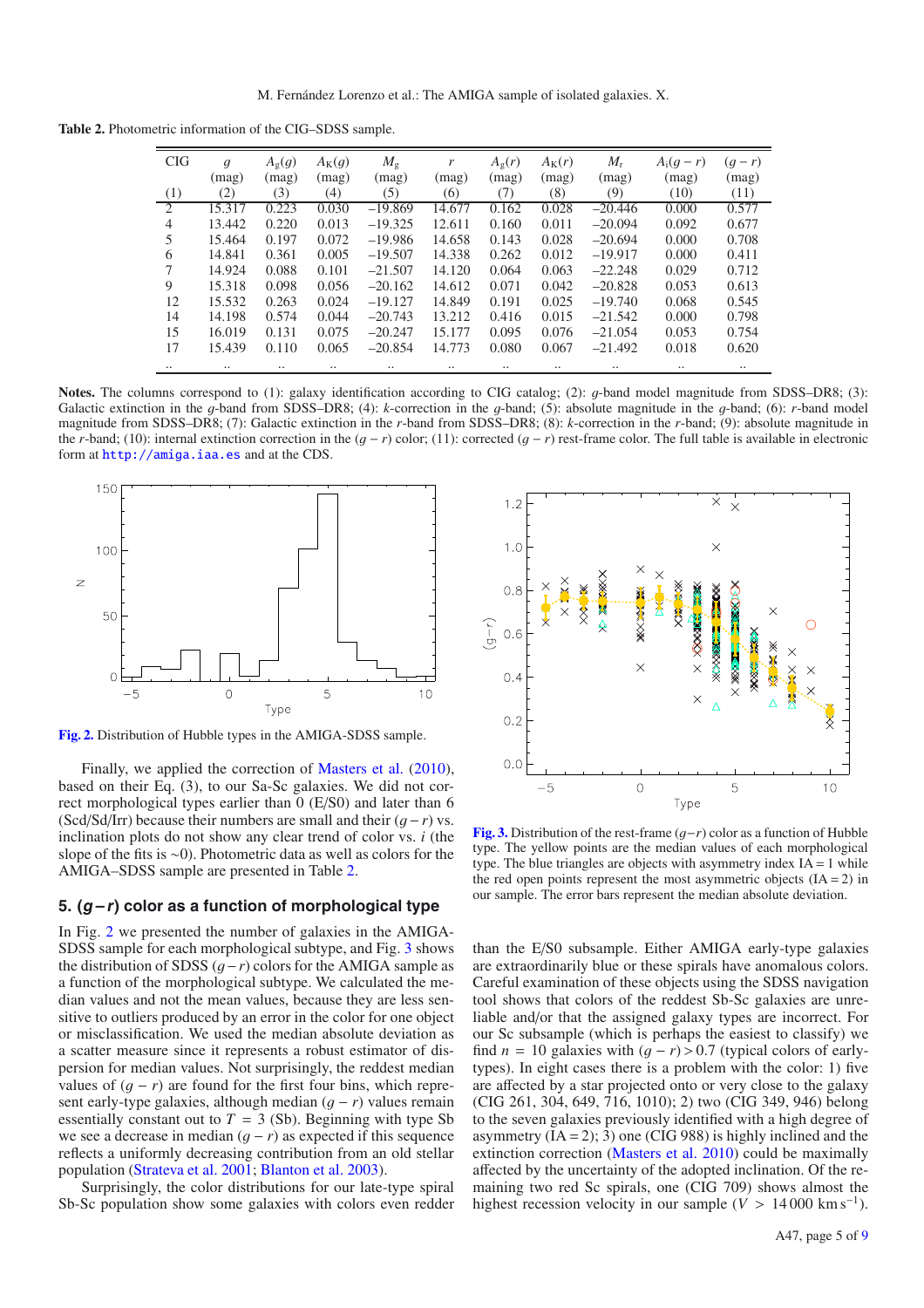At this distance the number of resolution elements in the galaxy images approaches that of POSS II. For CIG 709, the image of SDSS shows a close object with unknown redshift, which could be a minor companion causing some kind of asymmetry in the optical bands. Finally, CIG 807 may well be an Sc spiral but the blue disk is not resolved. The point of this exercise is to show that one can identify remarkably pure isolated (local) spiral subsamples but only if the above mentioned pitfalls are taken into account. If these effects are not taken into account, the average properties of the isolated subsamples can be blurred beyond statistical utility.

The Sbc and Sb spirals show similar effects among the reddest galaxies, which only detailed surface photometry could correct. Naturally, similar problems can afflict the bluest galaxies in each spiral subtype. Colors for 2/4 of the bluest Sc spirals  $((g - r) < 0.4)$  are also likely affected by their nearby bright stars. These effects can be a source of serious scatter in color distributions for any galaxy sample and illustrate the caution needed in using SDSS colors. On the other hand, while the objects with  $IA = 2$  are outside the normal trend of the median values, the color of the AMIGA galaxies with asymmetry index  $IA = 1$  agrees with the color of symmetric galaxies  $(IA = 0)$ . In the following analysis, objects with  $IA = 2$  were removed but not objects with spurious colors, because these also exist in the samples that we used as comparison. Nevertheless, we included their effects through the error measures.

We expected to find a lower color dispersion for spiral subtypes in the AMIGA sample because these galaxies are minimally affected by environmental effects, which apparently induce a higher color dispersion. This has been known since the first statistical study of colors for galaxies in interacting pairs and multiplets (i.e. they evolve more passively, cf. [Larson & Tinsley](#page-8-14) [1978\)](#page-8-14). One of the goals of the AMIGA project is to provide a sample that could better characterize intrinsic galaxy properties and their dispersions.

What is the main source of color dispersion for spiral subtypes if we have achieved our goal of minimizing effects of environmental nurture from our sample? Spirals contain a red bulge (redness depending on the nature of the bulge) and a blue disk, which makes their global  $(g - r)$  color sensitive to the aperture used in estimating the q and r magnitudes. We checked the  $(q-r)$ color versus absolute magnitude relation for Sc galaxies in three separate redshift ranges. The results are presented in Fig. 3. We find a tendency for galaxies of fixed absolute magnitude to be  $(q - r) \sim 0.08$  redder at lower recession velocities, implying that the color measures in our sample could be increasingly affected by bulge light at lower recession velocities. This is a minor but systematic effect. However, an aperture effect will also understimate the absolute magnitude of the galaxy, making it more difficult to estimate the amplitude of the color bias.

Figure [4](#page-5-0) shows that the major source of color dispersion in Fig. [3](#page-4-2) is connected with the color-luminosity trend. Sb-Sc color distributions show Gaussian distributions for each subtype with FWHM  $= 0.15-0.2$ , spanning almost 2 dex in luminosity ( $M_r$  = −19 to −22.5). The effect is strongest for Sc spirals in our sample where the color-luminosity trend appears to be steeper (Sc spirals with  $M_r = -22.5$  are ~0.25 mag redder than Sc spirals with  $M_r = -19$ ). Figure [4](#page-5-0) also shows the  $(q - r)$  vs. *M*<sup>r</sup> density diagram obtained from the [Nair & Abraham](#page-8-50) [\(2010](#page-8-50)) sample covering the range  $0.01 < z < 0.05$  (SDSS DR8). This sample was accumulated without morphology or environmental selections, therefore we see the bimodality previously found for SDSS data [\(Strateva et al. 2001](#page-8-0); [Blanton et al. 2003\)](#page-8-2). The distribution of our Sc subsample evidently follows the blue sequence

<span id="page-5-0"></span>

**[Fig. 4.](http://dexter.edpsciences.org/applet.php?DOI=10.1051/0004-6361/201118660&pdf_id=4)** (g <sup>−</sup> *<sup>r</sup>*) color–magnitude diagram for the Sc galaxies in the AMIGA sample. The blue diamonds are objects at  $z < 0.02$ , the yellow triangles are galaxies at redshift  $0.02 < z < 0.04$ , and the pink squares are objects at  $z > 0.04$ . The gray scale represents the density diagram obtained from the [Nair & Abraham](#page-8-50) [\(2010](#page-8-50)) sample at  $0.01 < z < 0.05$ , using the data of DR8.

<span id="page-5-1"></span>

**[Fig. 5.](http://dexter.edpsciences.org/applet.php?DOI=10.1051/0004-6361/201118660&pdf_id=5)** Same as Fig. [4](#page-5-0) but for the E/S0 galaxies in the AMIGA sample.

with the recession velocity vs. color bias. The same bias in the color as a function of redshift was found by using the sample of [Nair & Abraham](#page-8-50) [\(2010\)](#page-8-50). Moreover, for a given luminosity and morphological type (Sc), the petrosian radius  $R_{90}$  given in the SDSS database for the [Nair & Abraham](#page-8-50) [\(2010\)](#page-8-50) sample decreases with lower redshifts. The main trend of our data in the figure (and hence the source of the color dispersion) clearly involves the color-luminosity correlation. The overlap (i.e. green valley) instead of being a class of galaxies with intermediate colors, may be entirely due to spirals with spurious red colors caused by the effects discussed above. The  $(q - r)$  vs.  $M_r$  diagram for a vetted sample of isolated galaxies shows a much clearer dichotomy than other samples. There is no evidence for an astrophysically significant green valley, but we need more reliable colors to confirm this result.

Figure [5](#page-5-1) shows an equivalent diagram for the early-type (E/S0) part of the AMIGA sample. Despite their isolation, they fall in the red sequence defined by early-types in richer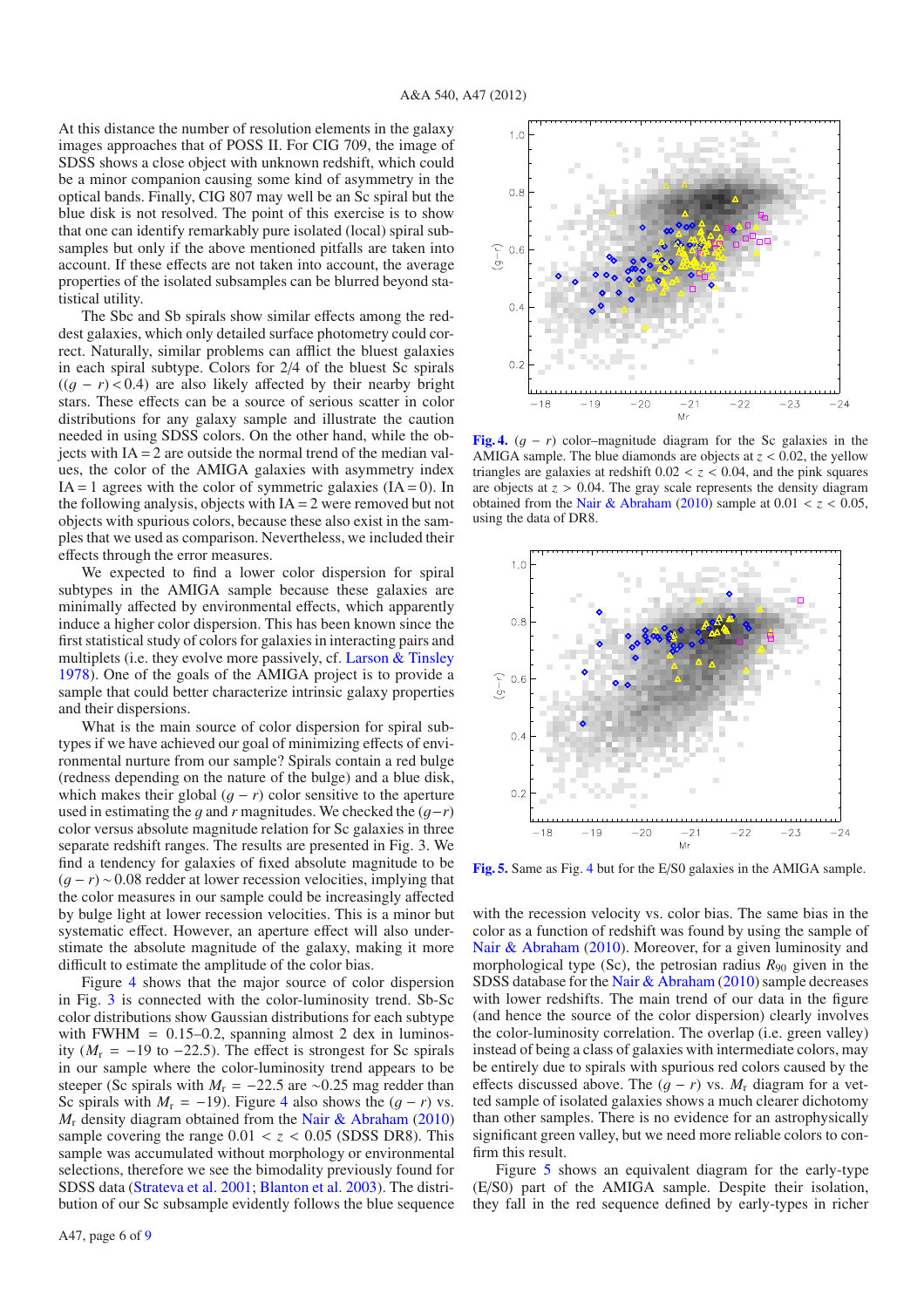<span id="page-6-0"></span>**Table 3.** Median  $(g - r)$  colors as a function of morphological type.

| <b>Type</b>    | T              | AMIGA           | <b>NAIR</b>     | <b>EFIGI</b>    | <b>CPG</b>      | <b>CPG</b>      |
|----------------|----------------|-----------------|-----------------|-----------------|-----------------|-----------------|
|                |                |                 |                 |                 | (WID)           | (CLO)           |
| E              | $-5$           | $0.72 \pm 0.06$ | $0.78 \pm 0.03$ | $0.78 \pm 0.03$ | $0.79 \pm 0.03$ | $0.76 \pm 0.03$ |
| E              | $-4$           | $0.77 \pm 0.02$ |                 | $0.78 \pm 0.02$ | $0.80 \pm 0.08$ | $0.79 \pm 0.04$ |
| E/S0           | $-3$           | $0.75 \pm 0.04$ | $0.76 \pm 0.05$ | $0.77 \pm 0.04$ | $0.79 \pm 0.06$ | $0.77 \pm 0.07$ |
| S <sub>0</sub> | $-2$           | $0.75 \pm 0.04$ | $0.76 \pm 0.04$ | $0.76 \pm 0.04$ | $0.78 \pm 0.06$ | $0.77 \pm 0.06$ |
| S <sub>0</sub> | $-1$           |                 |                 | $0.78 \pm 0.06$ | $0.72 \pm 0.05$ | $0.73 \pm 0.09$ |
| S0/a           | $\overline{0}$ | $0.74 \pm 0.07$ |                 | $0.76 \pm 0.07$ | $0.77 \pm 0.05$ | $0.78 \pm 0.04$ |
| Sa             | 1              | $0.77 \pm 0.05$ | $0.71 \pm 0.06$ | $0.73 \pm 0.05$ | $0.72 \pm 0.11$ | $0.71 \pm 0.09$ |
| Sab            | 2              | $0.74 \pm 0.05$ | $0.69 \pm 0.07$ | $0.72 \pm 0.07$ | $0.71 \pm 0.10$ | $0.67 \pm 0.15$ |
| Sb             | 3              | $0.71 \pm 0.06$ | $0.67 \pm 0.08$ | $0.71 \pm 0.08$ | $0.71 \pm 0.13$ | $0.69 \pm 0.12$ |
| Sbc            | 4              | $0.65 \pm 0.09$ | $0.61 \pm 0.08$ | $0.66 \pm 0.07$ | $0.63 \pm 0.12$ | $0.59 \pm 0.14$ |
| Sc             | 5              | $0.57 \pm 0.08$ | $0.56 \pm 0.08$ | $0.62 \pm 0.09$ | $0.69 \pm 0.12$ | $0.51 \pm 0.15$ |
| Scd            | 6              | $0.49 \pm 0.06$ | $0.46 \pm 0.07$ | $0.58 \pm 0.09$ | $0.55 \pm 0.11$ | $0.51 \pm 0.17$ |
| Sd             | 7              | $0.42 \pm 0.06$ | $0.42 \pm 0.06$ | $0.47 \pm 0.08$ | $0.34 \pm 0.17$ | $0.43 \pm 0.10$ |
| Sdm            | 8              | $0.35 \pm 0.05$ | $0.41 \pm 0.07$ | $0.44 \pm 0.12$ | $0.48 \pm 0.07$ | $0.30 \pm 0.12$ |
| Sm             | 9              |                 | $0.36 \pm 0.09$ | $0.40 \pm 0.16$ |                 | $0.56 \pm 0.13$ |
| Im             | 10             | $0.24 \pm 0.03$ | $0.33 \pm 0.10$ | $0.29 \pm 0.09$ |                 | $0.29 \pm 0.12$ |

environments (e.g. [Nair & Abraham 2010\)](#page-8-50). They do not provide evidence for a green valley. Our early-type subsample shows no color trend with recession velocity. We notice only a slight trend between color and luminosity (galaxies with  $M_r = -22.5$ are ∼0.1 mag redder than galaxies with *M*<sup>r</sup> = −19). For earlytypes the FWHM of the Gaussian fit to the color distribution is ∼0.14 (similar to Sb galaxies color distribution). The bluest galaxies might be misclassified as E/S0 although photometric study of a few of them [\(Marcum et al. 2004](#page-8-51)) suggests that they may not be spirals. In addition, three (CIG 264, 981, and 1025) that showed HI emission were revised to check for the presence of peculiarities in the morphologies, such as dust lanes, optical shells, blue cores, or star formation. All of them were confirmed as early-type galaxies [\(Espada 2006\)](#page-8-52).

#### **6. Color dependence on environment**

Some studies have shown that galaxies of a fixed morphology in high[er density environments are redder](#page-8-54) [\(Ball et al. 2008](#page-8-53)[;](#page-8-54) Skibba et al. [2009](#page-8-54)) and the reason might be that dense environments suppress star formation [\(Balogh et al. 1998\)](#page-8-12). On the other hand, isolated galaxies are likely to show passive star formation, which leads one to expect spirals in richer environments (e.g. pairs, even the isolated pairs usually included in field galaxies samples) to show a more active star formation and hence bluer colors [\(Patton et al. 2011](#page-8-13)). [Larson & Tinsley](#page-8-14) [\(1978\)](#page-8-14) found a higher color dispersion in an extreme nurture sample, whose evolution is completely dominated by external effects. The key word here is dispersion: colors of galaxies in pairs and groups are not systematically bluer, but they show a higher color dispersion. The AMIGA sample of galaxies involves some of the most isolated objects in the local Universe that are minimally affected by external processes, at least during the past few Gyr. We therefore expect that AMIGA galaxies of a given morphological type will show minimal color dispersion and the above results support that expectation.

Table [3](#page-6-0) provides a quantitative comparison of  $(q - r)$  median colors in our sample and in samples involving denser environments. [We](#page-8-50) [used](#page-8-50) [three](#page-8-50) [catalogs](#page-8-50) [for](#page-8-50) [this](#page-8-50) [comparison:](#page-8-50) [1\)](#page-8-50) Nair & Abraham [\(2010\)](#page-8-50), which includes a detailed visual classifications for 14,034 galaxies in the SDSS DR4. We selected only objects with morphological classification available and redshift  $0.01 < z < 0.05$  (8976) to better match our AMIGA-SDSS sample (98%); 2) the EFIGI catalog [\(Baillard et al. 2011\)](#page-8-55), which provides detailed morphological information for a sample of

<span id="page-6-1"></span>

**[Fig. 6.](http://dexter.edpsciences.org/applet.php?DOI=10.1051/0004-6361/201118660&pdf_id=6)** Distribution of absolute magnitudes in the *r*-band for the whole AMIGA-SDSS sample, and for the [Nair & Abraham](#page-8-50) [\(2010\)](#page-8-50), Efigi, and CPG samples described in the text.

4458 PGC galaxies, also using SDSS DR4. Both samples include galaxies in a wide range of environments. 3) We also compared our data with the catalog of isolated pairs of galaxies (CPG, [Karachentsev 1972\)](#page-8-56), composed of 1206 objects. It was visually compiled, like CIG, using POSS II and applying an isolation criterion.

We used SDSS DR8 photometric data for all three samples and derived rest-frame colors in the same way as for our sample. For the CPG sample, there are 916 galaxies with SDSS photometry. We calculated the projected distance between galaxies in each pair using redshifts taken from HyperLeda. Following [Xu & Sulentic](#page-8-16) [\(1991\)](#page-8-16), we separated this sample into closeinteracting (CLO – galaxies with separation SEP< 2 Mpc) and wide (WID) pairs ( $\text{SEP} > 2$  Mpc). We checked the distribution of redshift and absolute magnitudes in the r-band for each sample and found good agreement with the whole AMIGA-SDSS sample. In the cases of EFIGI and CPG catalogs, we removed the objects with recession velocities lower than  $1500 \text{ km s}^{-1}$ as we did for our AMIGA sample, because the determination of the isolation parameters [\(Verley et al. 2007b\)](#page-8-22). We also removed objects fainter than  $M_r$  > −17 since we do not have counterparts in the AMIGA-SDSS sample. The final samples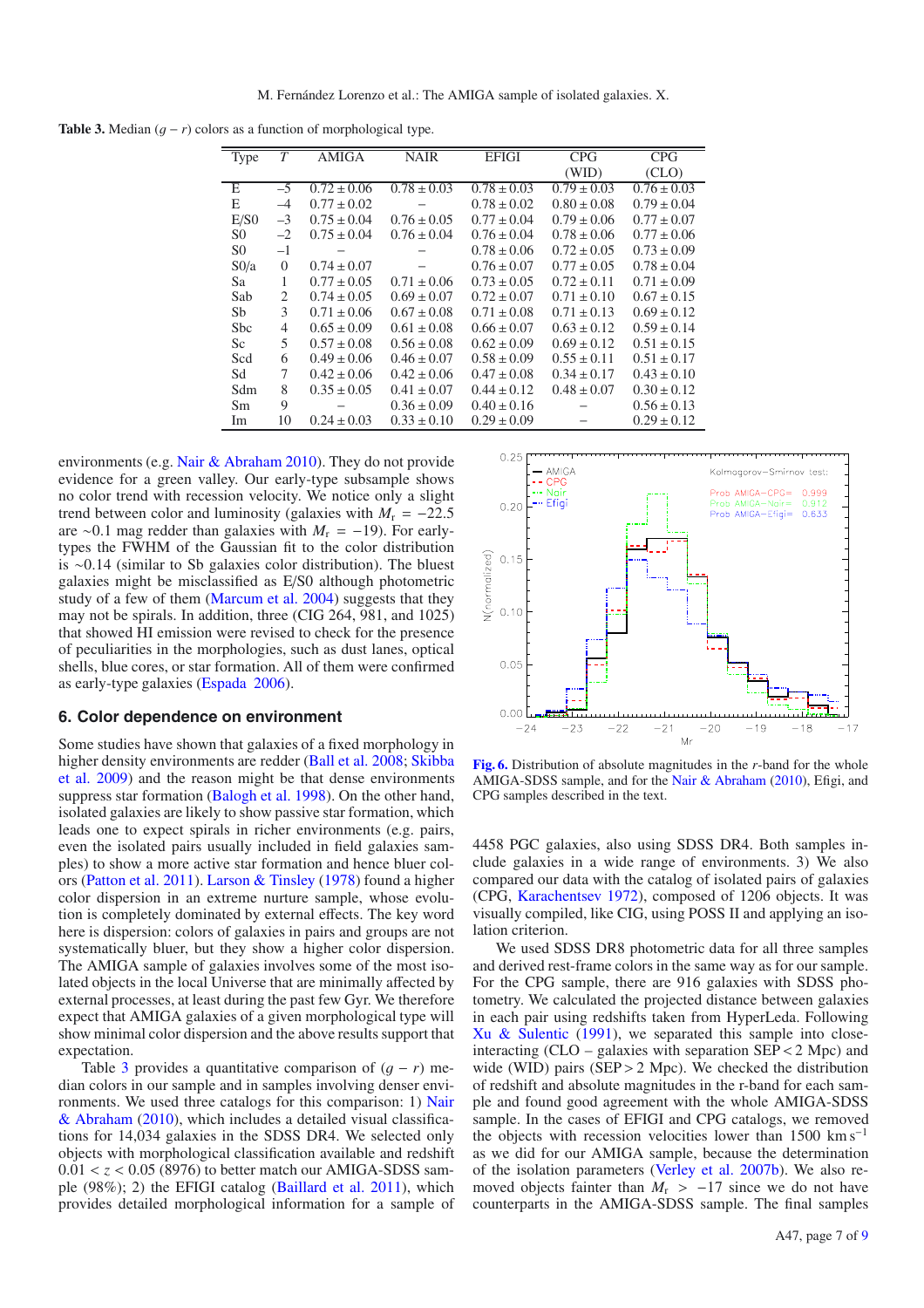

<span id="page-7-0"></span>**[Fig. 7.](http://dexter.edpsciences.org/applet.php?DOI=10.1051/0004-6361/201118660&pdf_id=7)** Distribution of absolute magnitudes in the g-band (*left*), *<sup>r</sup>*-band (*center*) and (g <sup>−</sup> *<sup>r</sup>*) color (*right*) for all Sb (*top*), Sbc (*middle*) and Sc (*bottom*) galaxies. The solid lines represent the AMIGA-SDSS sample and the dashed lines are the distribution of the CPG close pairs.

of comparison have 8879 (Nair), 3294 (EFIGI), and 839 (CPG) galaxies. In Fig. [6](#page-6-1) we present the absolute magnitude distribution in the *r*-band for each sample, as well as the probability given by the Kolmogorov-Smirnov two-sample test that these distributions are indistinguishable from the AMIGA-SDSS one. This probability is higher than 90% for the CPG and Nair samples, while the lowest value is found for the EFIGI sample (63%).

We found good agreement for the colors of early-type galaxies in all samples. However, throughout (from  $T = -5$  to  $T = 0$ , the median values for the AMIGA sample are a slightly bluer (but within the errors) than the other samples. Because the color-luminosity relation has a trend (brighter galaxies are redder), this bluer color could be presumably arise because the E/S0 population of AMIGA is fainter than any other sample [\(Sulentic et al. 2006\)](#page-8-20). The median values of colors for the [Nair & Abraham](#page-8-50) [\(2010](#page-8-50)) and close pair samples for the (Sb-Sc) spirals are consistent but slightly bluer than our sample. For the comparison with Nair  $\&$  Abraham [\(2010](#page-8-50)), the differences in color may be produced by the different morphological classifications used in both samples. We find their morphologies to be earlier than ours, with a mean deviation of ∼1.5 for each Hubble type. To test this possibility, we selected a subsample composed of the 142 common objects between AMIGA and the [Nair & Abraham](#page-8-50) [\(2010](#page-8-50)) sample, and calculated the median values of  $(q - r)$  obtained using each morphological classification. We found that the difference between both median colors in the common sample was consistent with that found using the full samples.

Nevertheless, the differences in color of close pairs seem to be more robust because the colors of wide pairs are as red as